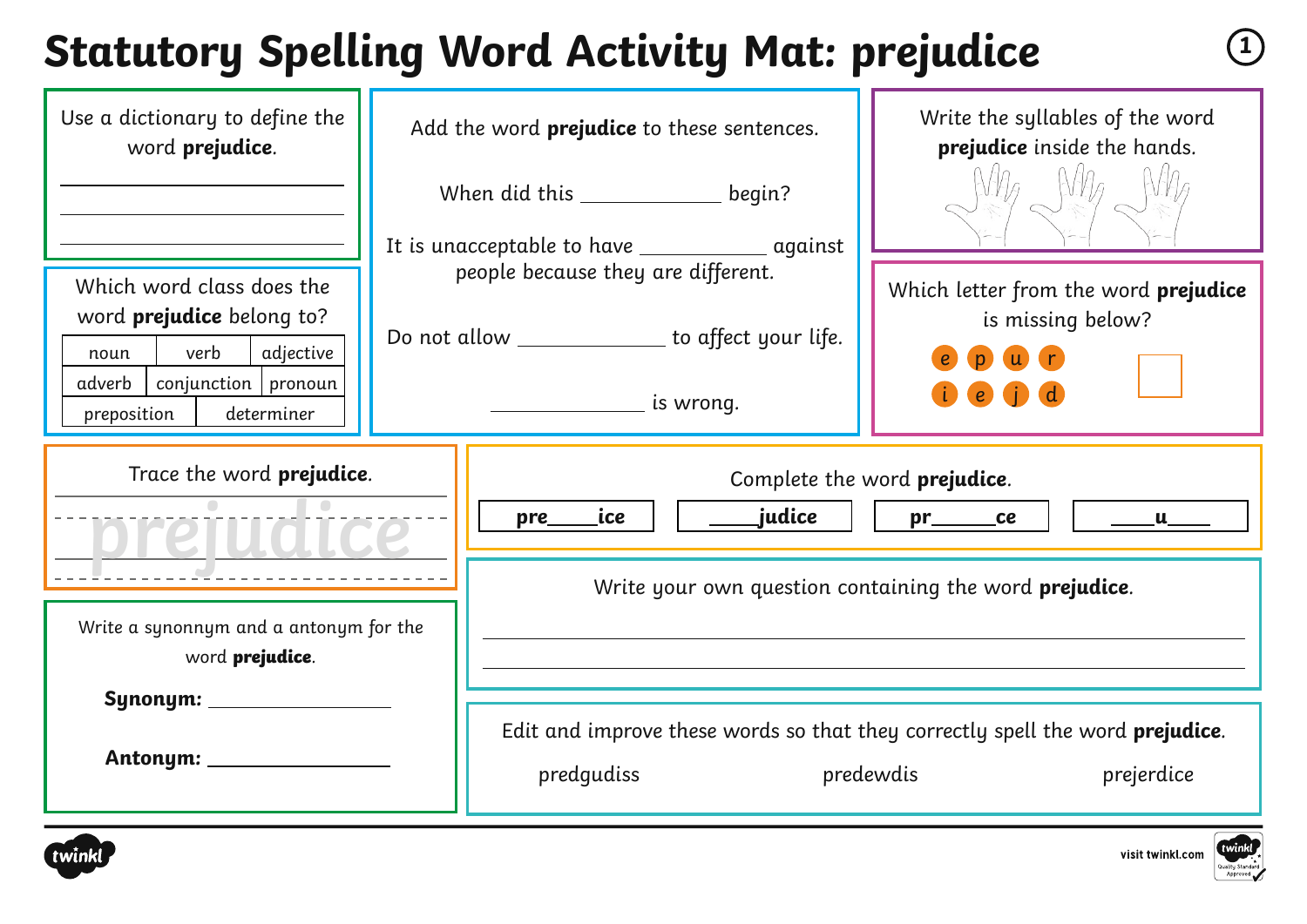## **Statutory Spelling Word Activity Mat: privilege <sup>2</sup>**

| Use a dictionary to define the<br>word privilege.                                                                                                          | Add the word <b>privilege</b> to these sentences.<br>"What a huge _______________!" said Graham.               |                                                                                                                                                                                                                                                                                                                                                                                    | Write the syllables of the word<br>privilege inside the hands.<br>$N_{\ell}$ $N_{\ell}$ $N_{\ell}$  |  |
|------------------------------------------------------------------------------------------------------------------------------------------------------------|----------------------------------------------------------------------------------------------------------------|------------------------------------------------------------------------------------------------------------------------------------------------------------------------------------------------------------------------------------------------------------------------------------------------------------------------------------------------------------------------------------|-----------------------------------------------------------------------------------------------------|--|
| Which word class does the<br>word <b>privilege</b> belong to?<br>verb<br>adjective<br>noun<br>conjunction   pronoun<br>adverb<br>determiner<br>preposition | It was my ____________ to attend the<br>awards ceremony.<br>Do you know what a ____________ this<br>is for me? |                                                                                                                                                                                                                                                                                                                                                                                    | Which letter from the word<br>privilege is missing below?<br>$\epsilon$                             |  |
| Trace the word <b>privilege</b> .                                                                                                                          | pri<br>ege                                                                                                     | Complete the word <b>privilege</b> .<br>$priv$ $\qquad$ $\qquad$ $\qquad$ $\qquad$ $\qquad$ $\qquad$ $\qquad$ $\qquad$ $\qquad$ $\qquad$ $\qquad$ $\qquad$ $\qquad$ $\qquad$ $\qquad$ $\qquad$ $\qquad$ $\qquad$ $\qquad$ $\qquad$ $\qquad$ $\qquad$ $\qquad$ $\qquad$ $\qquad$ $\qquad$ $\qquad$ $\qquad$ $\qquad$ $\qquad$ $\qquad$ $\qquad$ $\qquad$ $\qquad$ $\qquad$ $\qquad$ | _lege<br>$p_{-}$<br>$\epsilon$                                                                      |  |
| How many words can you make out of the<br>letters in the word <b>privilege</b> ?                                                                           |                                                                                                                | Write your own exclamation containing the word privilege.                                                                                                                                                                                                                                                                                                                          |                                                                                                     |  |
|                                                                                                                                                            | privalige                                                                                                      | priverlidge                                                                                                                                                                                                                                                                                                                                                                        | Edit and improve these words so that they correctly spell the word <b>privilege</b> .<br>priverlige |  |



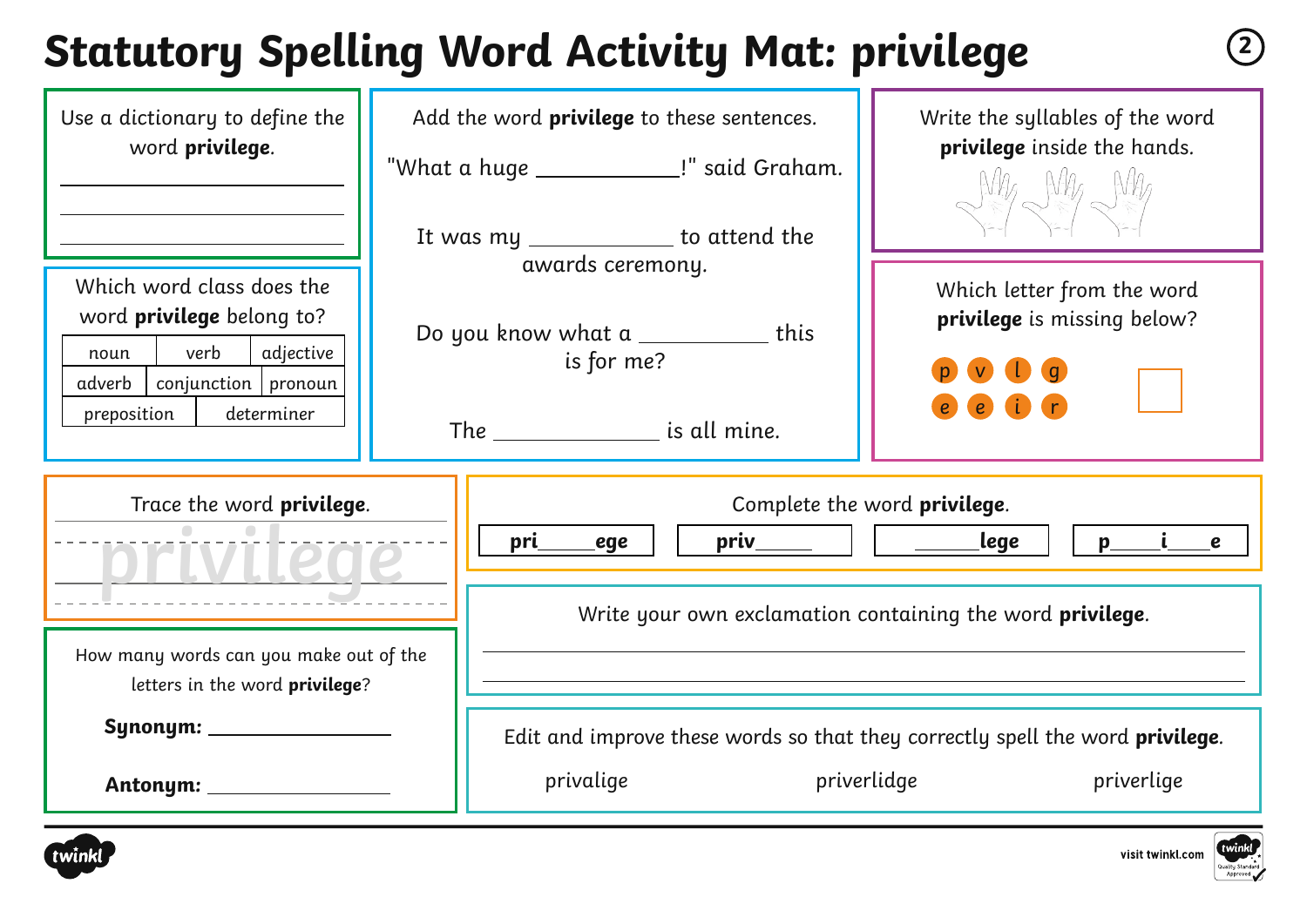# **Statutory Spelling Word Activity Mat: profession <sup>3</sup>**

| Use a dictionary to define the<br>word profession.                                                                                                     | Add the word <b>profession</b> to these sentences.<br>The vet spoke to students interested in the |                                                                                                                          | Write the syllables of the word<br>profession inside the hands. |  |
|--------------------------------------------------------------------------------------------------------------------------------------------------------|---------------------------------------------------------------------------------------------------|--------------------------------------------------------------------------------------------------------------------------|-----------------------------------------------------------------|--|
| Which word class does the<br>word profession belong to?<br>verb<br>adjective<br>noun<br>$conjunction$   pronoun<br>adverb<br>determiner<br>preposition |                                                                                                   | I do not know which _____________ to choose.<br>My mum is a member of the medical _______.<br>What is your ____________? | Which letter from the word<br>profession is missing below?      |  |
| Trace the word profession.<br>How many words can you make out of the<br>letters in the word profession.                                                |                                                                                                   | Complete the word profession.<br>profes_<br>sion<br>ion<br>$pr_{-}$<br>$p_{-}$<br>$S_{n}$ n                              |                                                                 |  |
|                                                                                                                                                        |                                                                                                   | Write your own sentence containing the word profession.                                                                  |                                                                 |  |
|                                                                                                                                                        |                                                                                                   | Edit and improve these words so that they correctly spell the word <b>profession</b> .<br>proffession<br>proffesion      | prefession                                                      |  |



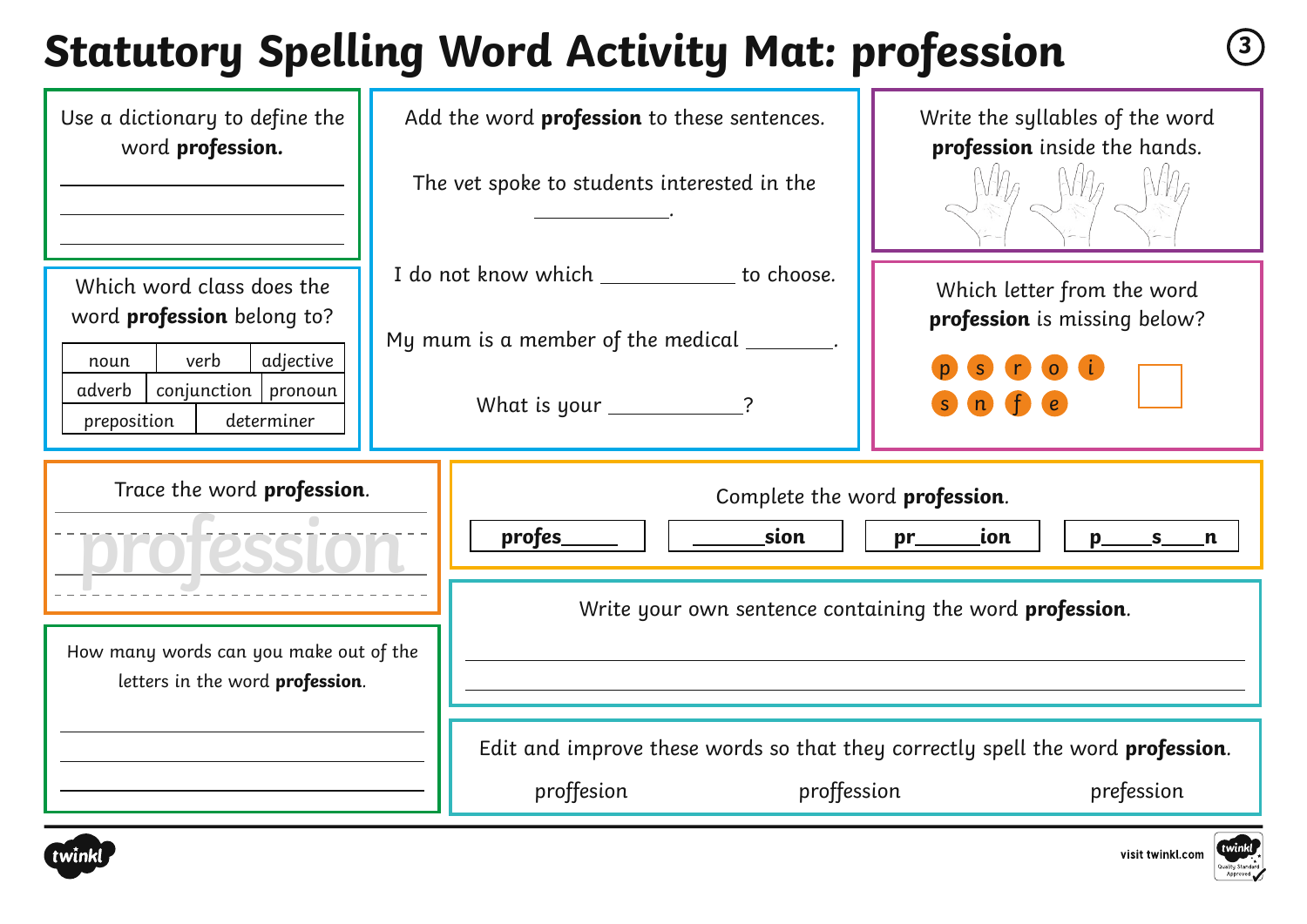# **Statutory Spelling Word Activity Mat: programme <sup>4</sup>**

| Use a dictionary to define the<br>word programme.                                                                             | Add the word programme to these sentences.<br>Which ______________ shall we watch tonight? |                                                                         | Write the syllables of the word<br>programme inside the hands.                                                 |  |  |
|-------------------------------------------------------------------------------------------------------------------------------|--------------------------------------------------------------------------------------------|-------------------------------------------------------------------------|----------------------------------------------------------------------------------------------------------------|--|--|
| Which word classes does the                                                                                                   | We learned how to _____________ the robot.                                                 |                                                                         | Which letter from the word                                                                                     |  |  |
| word <b>programme</b> belong to?<br>verb<br>adjective<br>noun<br>$conjunction$ pronoun<br>adverb<br>preposition<br>determiner | What an amazing _____________ about bees!<br>Turn this _____________ off immediately.      |                                                                         | programme is missing below?<br>n <sub>m</sub>                                                                  |  |  |
| Trace the word programme.                                                                                                     | gramme                                                                                     |                                                                         | Complete the word programme.<br>$\mathsf{pro}$     $\mathsf{pr}$ me                                            |  |  |
| Write the verb <b>programme</b> in as many<br>different tenses as you can.                                                    |                                                                                            | Write your own question containing the word <b>programme</b> as a noun. |                                                                                                                |  |  |
|                                                                                                                               | program                                                                                    |                                                                         | Edit and improve these words so that they correctly spell the word <b>programme</b> .<br>programm<br>proggrame |  |  |